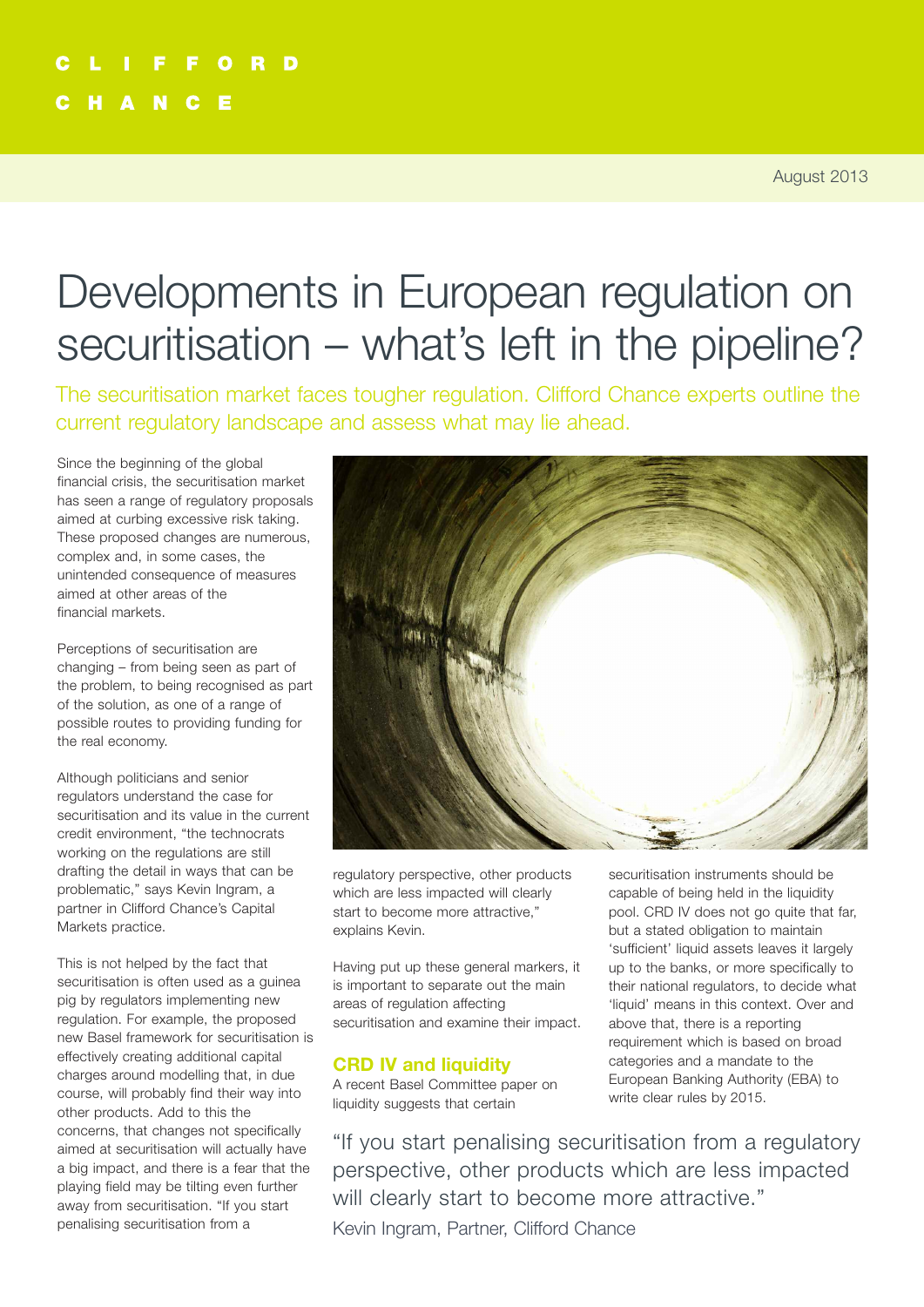### "A feature of the securitisation landscape in Europe going forward will continue to be provision of loan-level data, probably through the European Data Warehouse."

#### Kevin Ingram, Partner, Clifford Chance

Simon Gleeson, a partner in Clifford Chance's Financial Markets practice, believes that "the broad position of most European regulators appears to be in favour of allowing senior securitisation paper to be used in the liquidity pool, but we don't quite know yet". He also identifies a potential problem in that there are "certain things that you cannot use in your liquidity pool for reporting purposes and one of those is paper issued by financial institutions". Given that the question of whether or not a securitisation is a financial institution is problematic, this is likely to remain an issue until the final EBA rules are clarified.

#### **CRD IV Article 122a (now Articles 404 - 410) – skin in the game**

There are two main areas of change here relating to securitisation. The first is that a new method of retention is being introduced, "which means that the skin in the game can be fulfilled by a holding of 5% in each underlying asset," says Martin Sharkey, a senior associate in Clifford Chance's Capital Markets practice. Secondly, the identity of the entities which can satisfy the retention requirements is also going to be adjusted. "So what we are going to see is a widening out of the definitions so that investment firms can hold the 5% skin in the game, whilst cutting back on any flexibility for entities outside the CRD IV definitions, such as equity investors who are involved in structuring the securitisation and selecting the initial portfolio to hold the

skin in the game," says Martin. "This is causing some concern for those involved in deals such as managed CLOs, where the skin in the game in most recent deals has been held by the main equity investor rather than an investment firm asset manager".

"We are currently in a consultation that will run to the end of August. So I think we will see lobbying from the market to try and get some of the flexibility back but it is unlikely that this will be successful," he adds. If the skin in the game requirements are not satisfied, increased capital sanctions would not apply to transaction parties such as originators or arrangers, but to any investors who through negligence or omission enter into deals where there is a failure to disclose that the skin in the game requirements are satisfied.

#### **Data and reporting**

One of the consequences of the financial crisis was a huge increase in the amount of data that market participants need to provide, all of which has to be stored somewhere. The European Data Warehouse was launched in June 2012 with the encouragement of the European

Central Bank (ECB) and rules concerning ECB eligibility are continuing to evolve. Currently, loan-level data on securitisations needs to be reported on templates and deposited at the Data Warehouse. Since 3 January 2013, RMBS and SMEs have been required to use the mandated ECB data template; from 1 January 2014, the same will apply to consumer finance ABS, leasing ABS and also loan ABS. Other asset classes may be added in due course. There are some transitional periods but effectively, after nine months, there will be no more transitional relief. "A feature of the securitisation landscape in Europe going forward will continue to be provision of loan-level data, probably through the European Data Warehouse," notes Kevin.

For those looking at undertaking deals in EU jurisdictions with lower sovereign debt ratings, it is important to note that, unless you comply with these loan-level reporting requirements, you may not continue to benefit from the temporary arrangements put in place. These enable some of the seven European countries with lower ratings to get ABS into the ECB.

Finally, although credit cards are very low on the ECB priorities, financial institutions in a number of European jurisdictions (particularly some with sovereign ceiling issues) are starting to look at credit card collateral as being good collateral for the ECB. At the moment there is no loan-level reporting template but there are working groups exploring this issue. "It is probably too early to say where this will end up," Kevin says.

"This is causing some concern for those involved in deals such as managed CLOs, where the skin in the game in most recent deals has been held by the main equity investor rather than an investment firm asset manager." Martin Sharkey, Senior Associate, Clifford Chance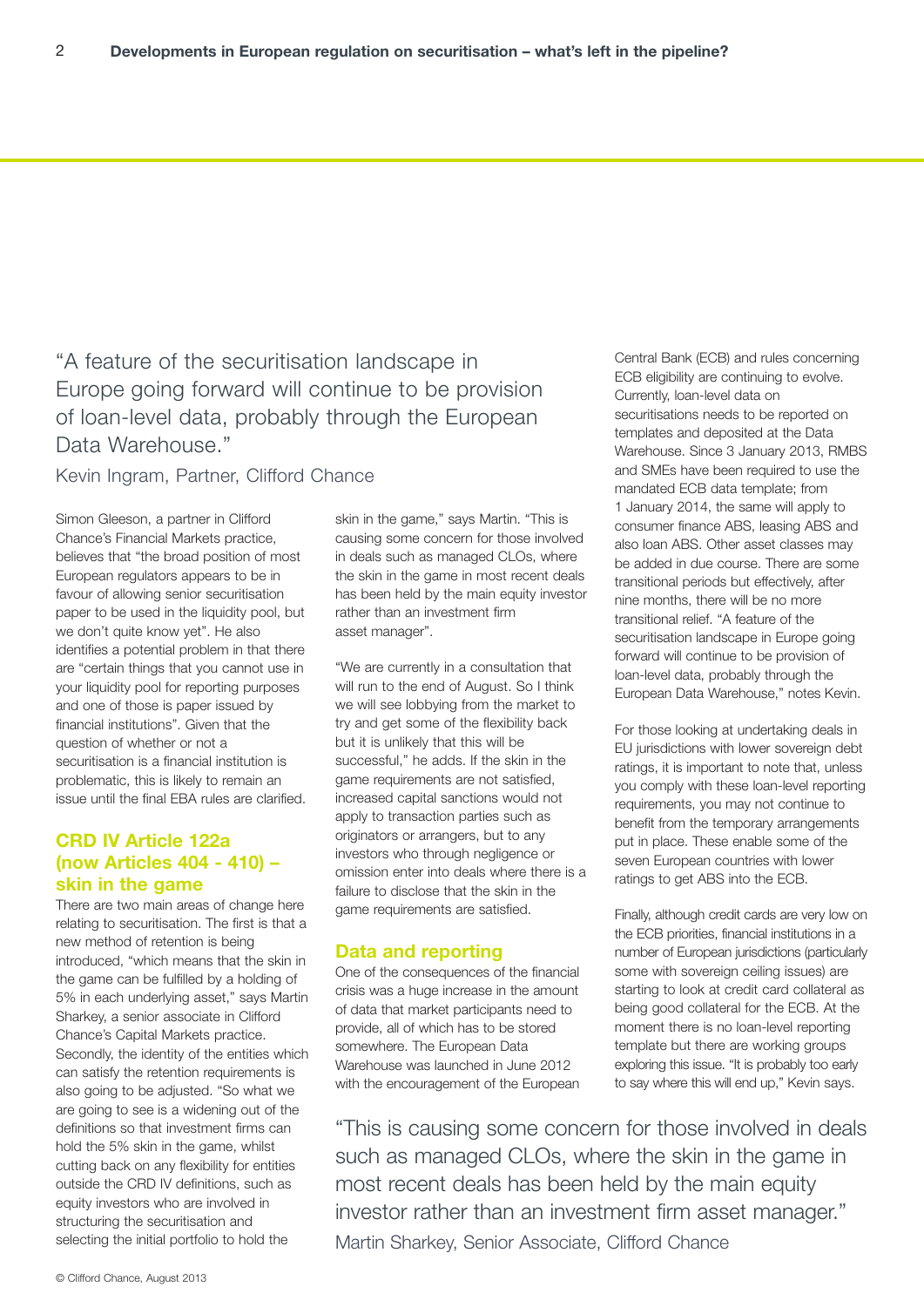#### **CRA 3**

The latest Credit Rating Agencies Regulation (this package of amendments is commonly known as "CRA3") was published at the end of May and came into force on 20 June 2013. "The first point to note is the rules around reducing reliance on credit ratings, which means that Europe will in due course, I suspect, go much along the same sort of lines as the US in minimising the use of ratings in regulation. CRA 3 also makes it clear that mandatory rotation of rating agencies will only apply for resecuritisations," explains Kevin.

The next area to consider is the disclosure requirement for structured finance instruments. Apart from the initial problem that this requires data to be made available on a website that has not yet been set up, the concern is that the requirement applies more broadly than just to rated debt. In fact it may extend to all deals that could be viewed as securitisations. It could therefore apply even to a private transaction between two entities within the same group. meaning that information about the transaction would have to be placed on a public European Securities and Markets Authority (ESMA) website. "As yet no draft technical standards have come out from ESMA on this and a finalised RTS [key regulatory technical standards] is not required for another year," says Kevin, "so it will be important to keep abreast of developments." (ESMA published a discussion paper in early July.)

Finally, dual rating requirements. For mainstream securitisations this should not be too problematic, but in the private market and for bespoke transactions, it is potentially more difficult as in practice one rating is often all that is required. On the use of smaller agencies, "there is nothing



from ESMA about the precise rules, but we think it is likely to be more of a consideration and disclosure issue rather than actually forcing an issuer to use smaller agencies," explains Kevin.

As there are no grandfathering arrangements, the issue of whether a transaction is judged to have predated the new regulations which came into force on 20 June 2013 will be crucial. The key phrase in the regulation is "intending to solicit", with no certainty about what that means and no clear guidelines as yet from ESMA. So, as

Kevin explains, there is currently a lot of debate around "whether a discussion with the agencies is enough – probably not; whether signing a letter with the agencies is enough – possibly; or whether you need to have gone all the way to having an assignment of a rating – definitely, but the regulation clearly contemplates a point prior to this as having met the requirements. The current uncertainty is causing some difficulties at present for transactions that are well advanced".

"In effect, what the CRD does for credit institutions, Solvency II does for insurers and AIFMD does for collective investment undertakings." Martin Sharkey, Senior Associate, Clifford Chance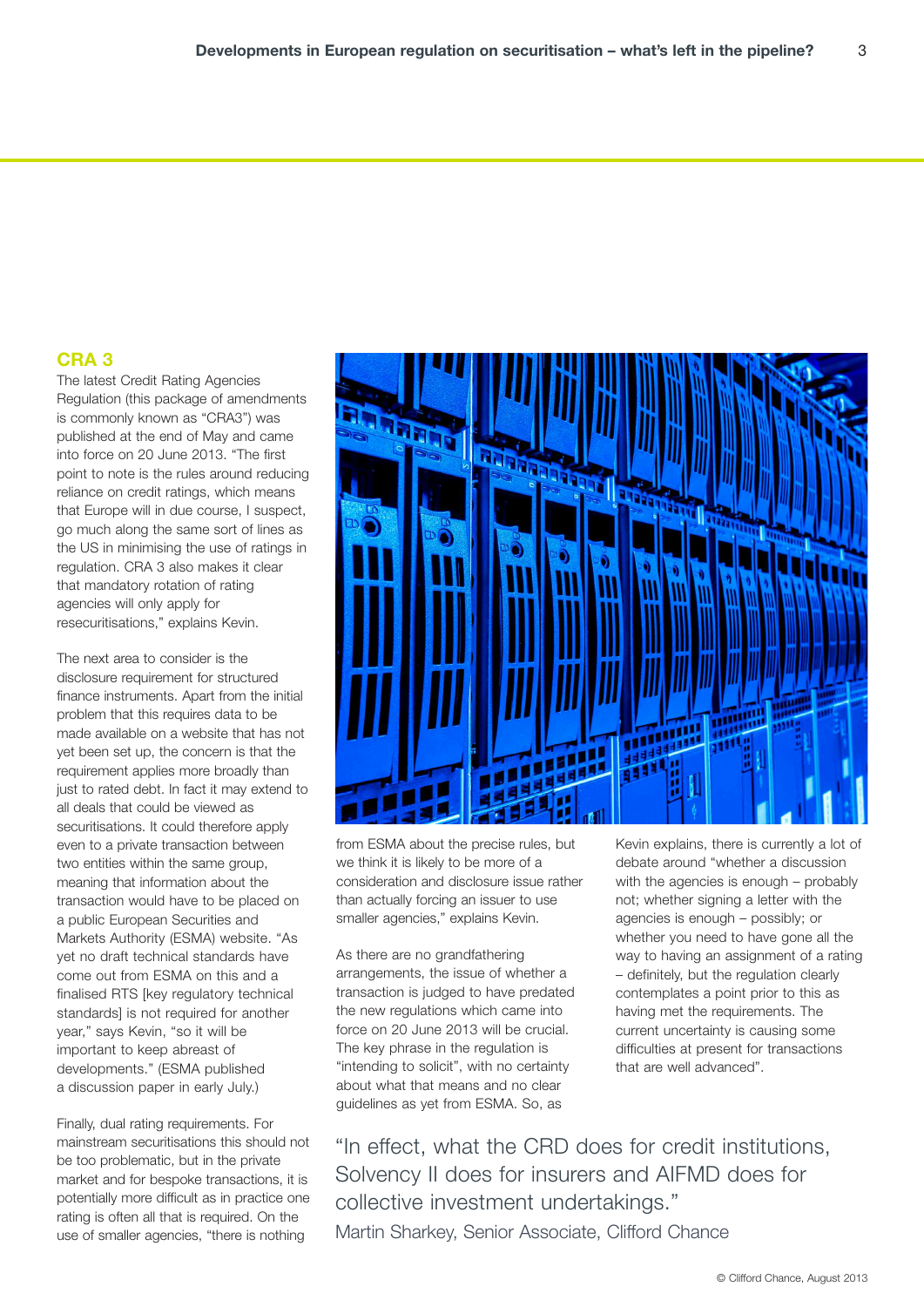

#### **Large exposures**

The basic rule here is that banks cannot have more than 25% of capital exposed to any single name. No real problem here for securitisations; but what about the rules for investing in so-called 'blind pools' where the bank does not know who or what the underlyings are? Here the regulators are trying to stop banks which may be up to their limit on one particular name from buying an exposure to a pool of assets that, in fact, contains further assets issued by that particular name.

So far, so rational, but: "the problem is that although this makes perfect sense if the bank is buying, for example, a unit in a fund, what happens when it is buying a senior piece of a securitisation which is exposed to underlying names that it wouldn't be allowed to lend to directly?" asks Simon. In other words, how do you relate tranching to a rule that was

conceived to deal with vehicles that are not tranched? It appears the EBA's answer is that you ignore the tranching. "So if a particular securitisation has an exposure to name X and you buy 50% of the senior paper, then you will be treated as having 50% of that securitisation's exposure to name X," explains Simon.

This may appear harsh as it does not take into account the protection that the owner of the senior piece is given by the equity piece and the intermediate pieces. "But", Simon adds, "the reason it makes sense, from a regulatory point of view, to ignore the protection constituted by the junior

tranches is that, if you made a loan to name X and bought protection over the first 50% of losses on that loan, then, for large exposure purposes, that protection would also be ignored".

The regulators are also concerned about the possibility of lenders deliberately blinding themselves to the underlying basket in order to increase their exposure to a name. To prevent this they have ruled that any exposure to an unknown name must be applied to a single fictional client called X, and the bank's exposure to X must be limited to 25% of capital, just as with any other name. "This is effectively a prohibition on banks investing any significant amount of money in any pool of assets in which they do not have precise details as to the underlying names," adds Simon.

#### **Solvency II and AIFMD**

"In effect, what the CRD does for credit institutions, Solvency II does for insurers and AIFMD does for collective investment undertakings," explains Martin Sharkey. Their common purpose is to ensure that the entities they regulate are financially sound, have sufficient capital to meet their liabilities and also operate in a harmonised 'level playing field' across the whole of the EU. Certainly, in terms of skin in the game, Alternative Investment Fund Managers Directive (AIFMD) and Solvency II have similar requirements to CRD IV.

There is less harmony in terms of timing: AIFMD was required to be transposed into national laws by 22 July 2013 but

"This is effectively a prohibition on banks investing any significant amount of money in any pool of assets in which they do not have precise details as to the underlying names."

Simon Gleeson, Partner, Clifford Chance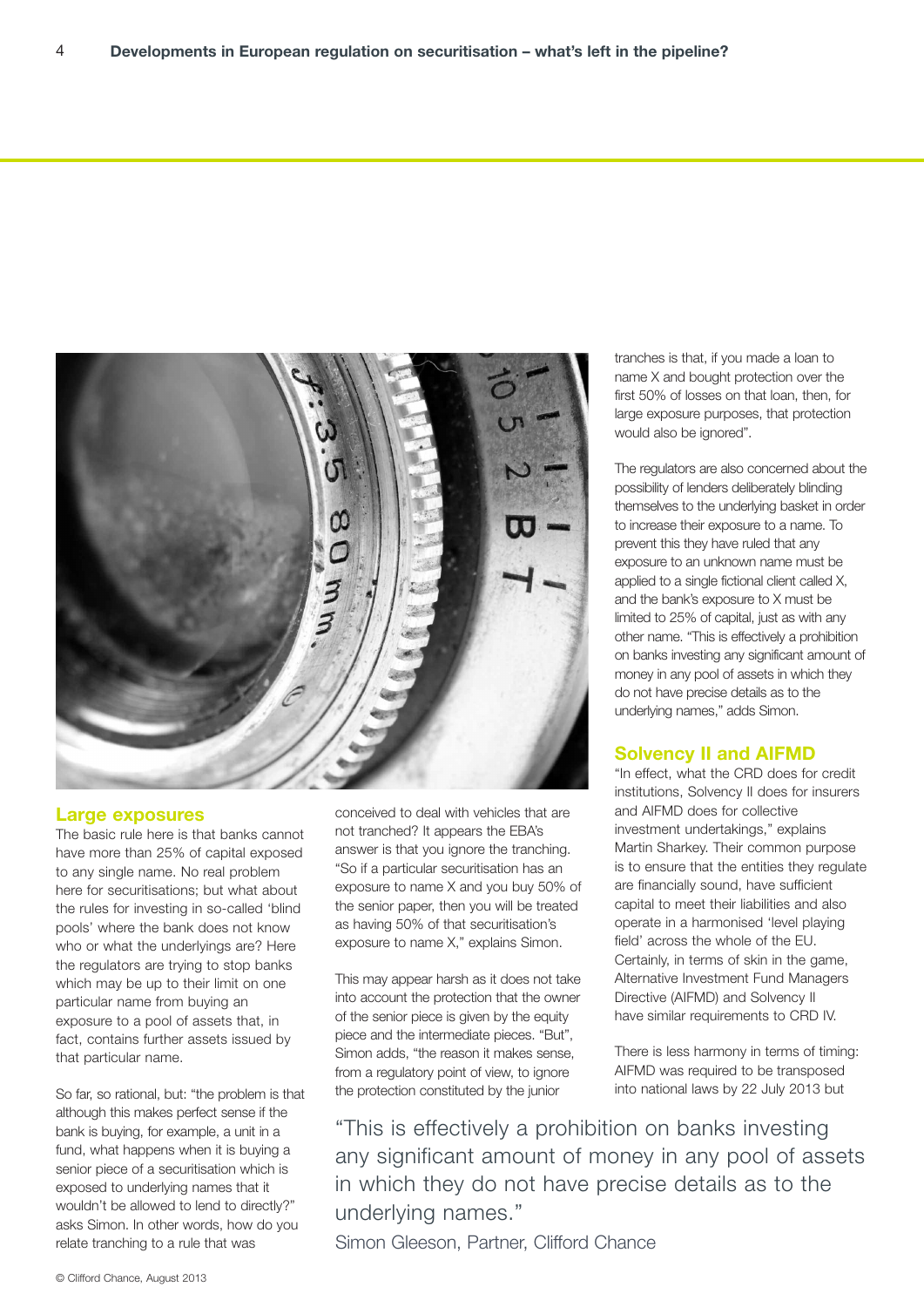"Either a whole new channel of payments will need to be built in order to deal with collateralisation arrangements, or deals will have to be structured in such a fashion as to fall outside the EMIR framework, which is likely to be extremely difficult."

Simon Gleeson, Partner, Clifford Chance

Solvency II is at a less advanced stage and a best guess at the moment is that it could come into force at some time from 2015 or 2016. While securitisation aspects of Solvency II are not high up the list of live issues for the big insurers at the moment, they could nonetheless have a significant impact for those looking to invest into securitisation paper. So an unintended consequence of Solvency II could be to reduce the potential of insurance investors to support growth in Europe.

#### **Basel securitisation framework**

Proposals for the revision of the Basel securitisation framework were released by the Basel committee at the end of 2012. While these include some significant changes, it is important to remember that this was a consultative document and how much of it will become regulation or legislation at Basel or European level remains to be seen.

The document proposes changing the hierarchies for risk weighting, with two different hierarchies in place. "There is a US approach and there is a more European approach, as the Basel committee obviously reflects the global community of central bank regulators," says Kevin.

The next point of interest is that the minimum capital charge for senior positions increases significantly, effectively

from 7% to 20%, but there is a reduction in the risk weighting for the junior positions. This is as a result of the Basel committee looking at behaviours and observing that the junior tranches "stood up pretty well in the global financial crisis but that the risk weighting associated with the senior tranches was too little." adds Kevin.

There are also recommendations on resecuritisations, regarded by some in the regulatory community as the black sheep of the structured finance world. According to the proposals, resecuritisations will in future be risk weighted using the relatively penal concentration ratio approach and this could have a major impact on the use of products involving resecuritisation.

Other key areas proposed by the Basel securitisation framework include: the imposition of a 20% risk weight floor for securitisation exposures; new approaches and modifications to risk weighting including longer maturities; and the introduction of the back-stop concentration ratio approach. The proposals also include the introduction of a capital charge ceiling, the elimination of especially favourable treatment for ABCP investments and eligible liquidity facilities, and the removal of any regulatory capital benefit of securitisations of revolving assets with early amortisation features.

One final point to highlight is that the Basel committee recommendations mean that it will effectively not be possible, in a typical master trust securitisation, to get any regulatory capital relief. Although this is "not a big issue at present as issuers use their master trusts for funding only, it is an interesting development conceptually," says Kevin.

5

There is a lot to grapple with. The initial consultation period ended mid-March 2012 and the industry is waiting to see what will come back out of Basel while continuing to engage on a modelling approach and data inputs.

"It seems the European regulators are more comfortable with securitisation than the American regulators are at present. As a result there may be tensions within the Basel committee as to how conservative or penal the new framework is going to be," says Kevin.

#### **EMIR**

In general, EMIR's recent regulation requiring the mandatory clearing of standardised swaps appears unlikely to have much effect on mainstream securitisation. Yet as most of the interest rate and forex swap world moves onto clearing, and requires hedging, there will be issues. Here, the collateral requirements of clearing are likely to cause major concerns, particularly for synthetic securitisation. How does a securitisation vehicle give collateral? What is the impact of a securitisation vehicle giving collateral on its rating?

The answers are hard to find but Simon Gleeson believes "if derivatives are to play any significant part in the architecture of securitisations going forward, then either a whole new channel of payments will need to be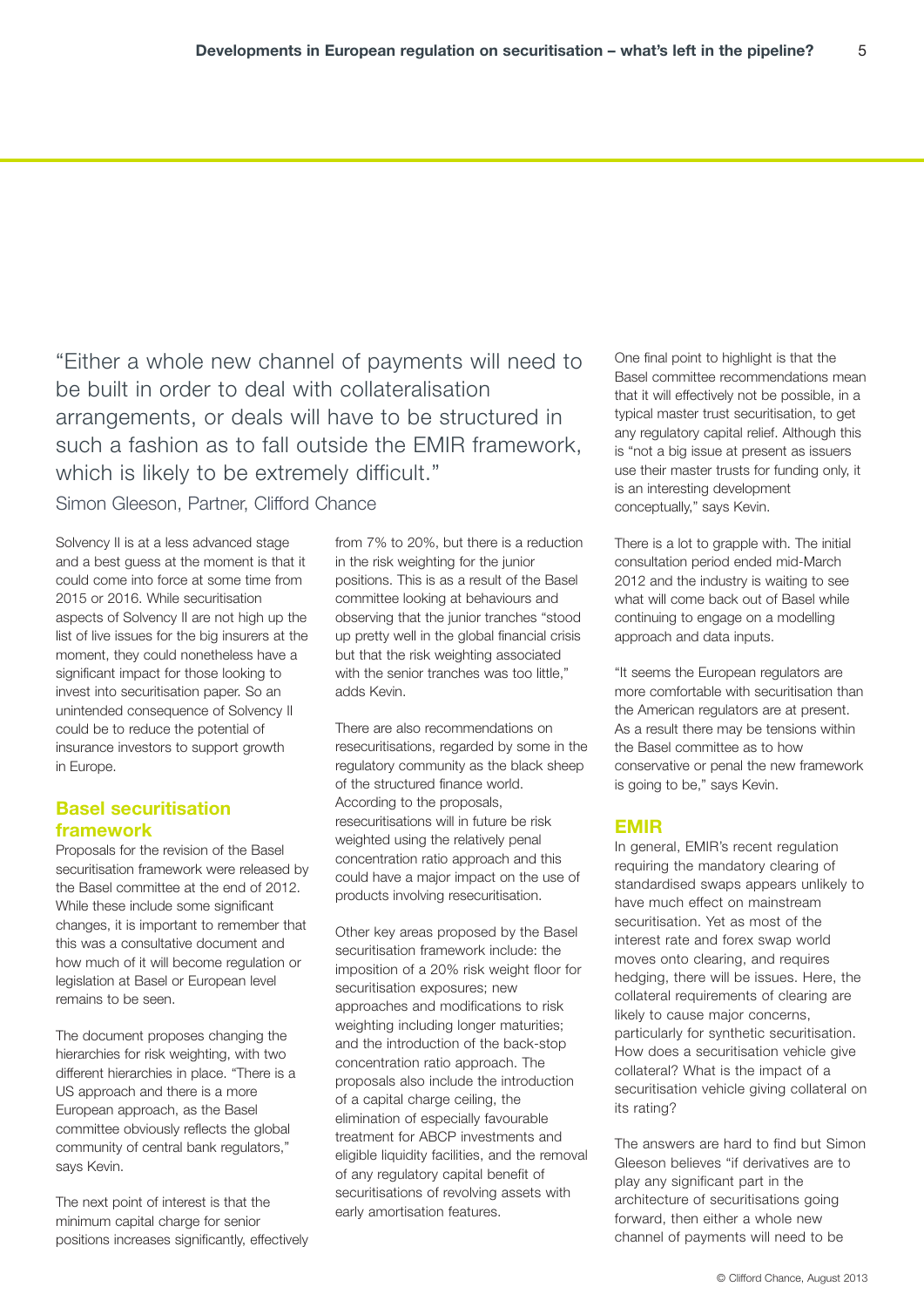"Although we're coming to the end of the big bulk of new regulation there is still a lot of work to do, and we will undoubtedly be hit with side winds from other bits of regulation as well. So I think for the next few years market participants will need to be watchful, wary and well advised as they navigate this new environment." Kevin Ingram, Partner, Clifford Chance

built in order to deal with collateralisation arrangements, or deals will have to be structured in such a fashion as to fall outside the EMIR framework, which is likely to be extremely difficult".

The other point is that if anything other than an entirely standardised swap is required, there are a relatively small number of banks capable of structuring and selling it. "If you are not one of those, you are going to have to put some sort of back-to-back arrangement in place between that entity and your vehicle. Then you have two swaps and two sets of analysis to do, about what has to be collateralised and what has to be cleared," explains Simon, who feels that those drafting EMIR have not necessarily thought this aspect fully through. As a result, those involved in

securitisations that use derivatives may well need to adopt an innovative approach to navigate these hurdles.

#### **Shadow banking**

The Financial Stability Board (FSB), as mandated by the G20, has a number of work streams looking at shadow banking and one of these relates to securitisation.

The FSB is looking at regulating securitisation in terms of maturity transformation, liquidity transformation, leverage and arbitrage: "Things that were never very popular in the regulatory community and fall squarely within their concerns around shadow banking," says Kevin. However, there is also a recognition that securitisation can be an important element to the stable growing economy.

This may, to some extent, be because "the industry has done a fairly good job at pushing back at these work streams and saying that a lot of the issues raised are either misplaced or covered by existing regulation," says Kevin. "So, although there is some concern about the negative associations of shadow banking and the part securitisation plays in it, there is also a feeling that the industry is at least being heard."

#### **Outlook**

First, the good news: regulators and policy makers are more willing to see that securitisation has a positive role to play and there are fewer "securitisation is a problem" regulations proposed. However, other areas of regulation are starting to impact securitisation and these are not so well sign-posted but nonetheless could have significant, if sometimes unintended, consequences.

As Kevin Ingram concludes: "Although we're coming to the end of the big bulk of new regulation there is still a lot of work to do, and we will undoubtedly be hit with side winds from other bits of regulation as well. So I think for the next few years market participants will need to be watchful, wary and well advised as they navigate this new environment".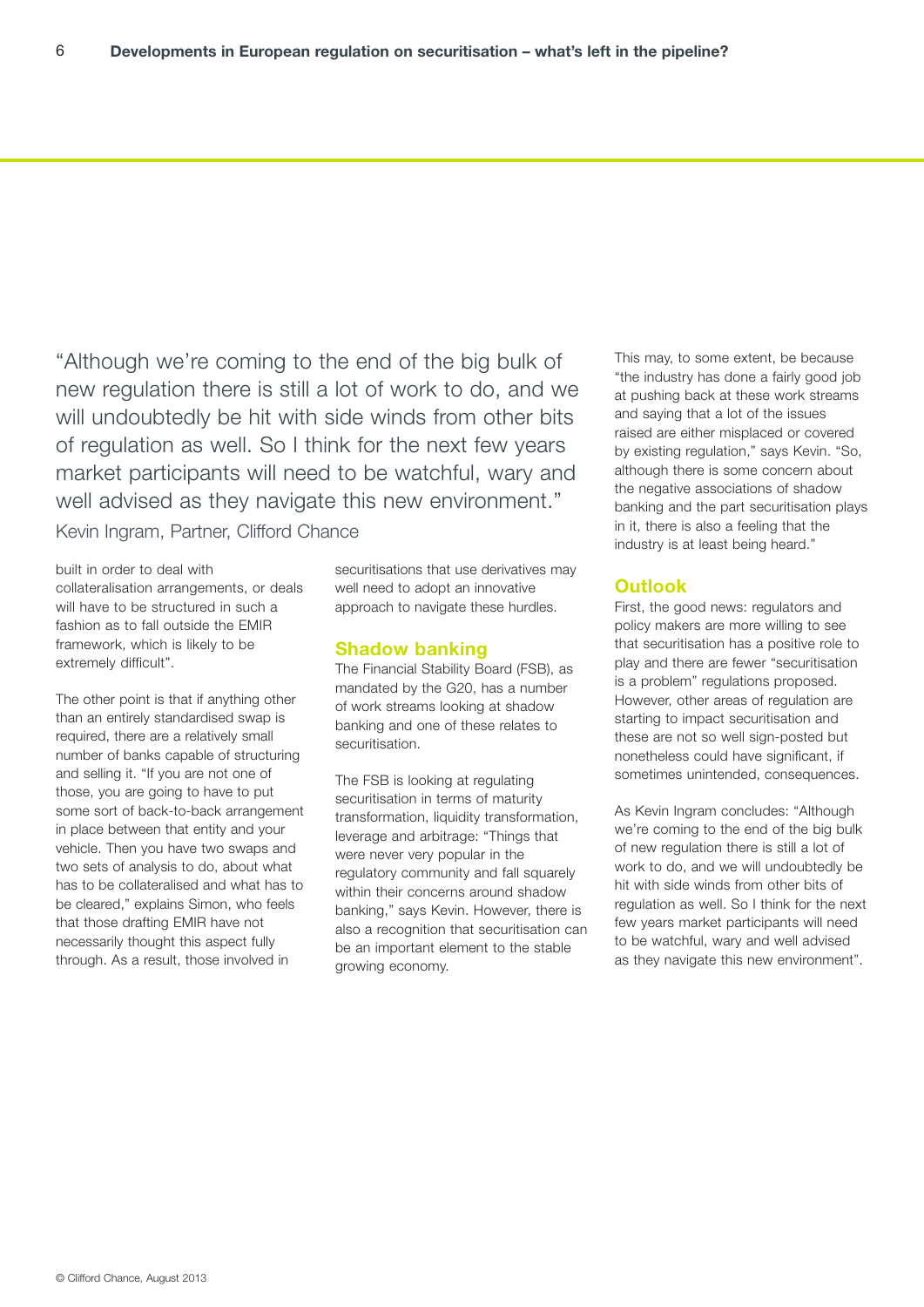# Clifford Chance contacts



**Simon Gleeson** Partner, London T: +44 20 7006 4979 E: simon.gleeson@ cliffordchance.com



**Dr. Arne Klüwer** Partner, Frankfurt T: +49 69 7199 3932 E: arne.kluewer@ cliffordchance.com



**Kevin Ingram** Partner, London T: +44 20 7006 2416 E: kevin.ingram@ cliffordchance.com



**Dr. Oliver Kronat** Partner, Frankfurt T: +49 69 7199 4575 E: oliver.kronat@ cliffordchance.com



**Martin Sharkey** Senior Associate, London T: +44 20 7006 1926 E: martin.sharkey@ cliffordchance.com



**Kirti Vasu** Partner, Frankfurt T: +49 69 7199 3252 E: kirti.vasu@ cliffordchance.com

## Read our other publications…

If you would like to receive copies of our other publications related to this topic, please email: **lara.campbell@cliffordchance.com**

**EMIR: illustrative implementation timeline – update** (June 2013)

**A path through the woods? Retention Requirements for Managed CLOs** (May 2013)

**Is Spring returning for European CLOs?** (March 2013)

**Basel III: relaxations to the Liquidity Coverage Ratio** (January 2013)

**Basel Securitisation Framework – All Change?** (December 2012)

**Euro area member states take collective action to facilitate sovereign debt restructuring** (December 2012)